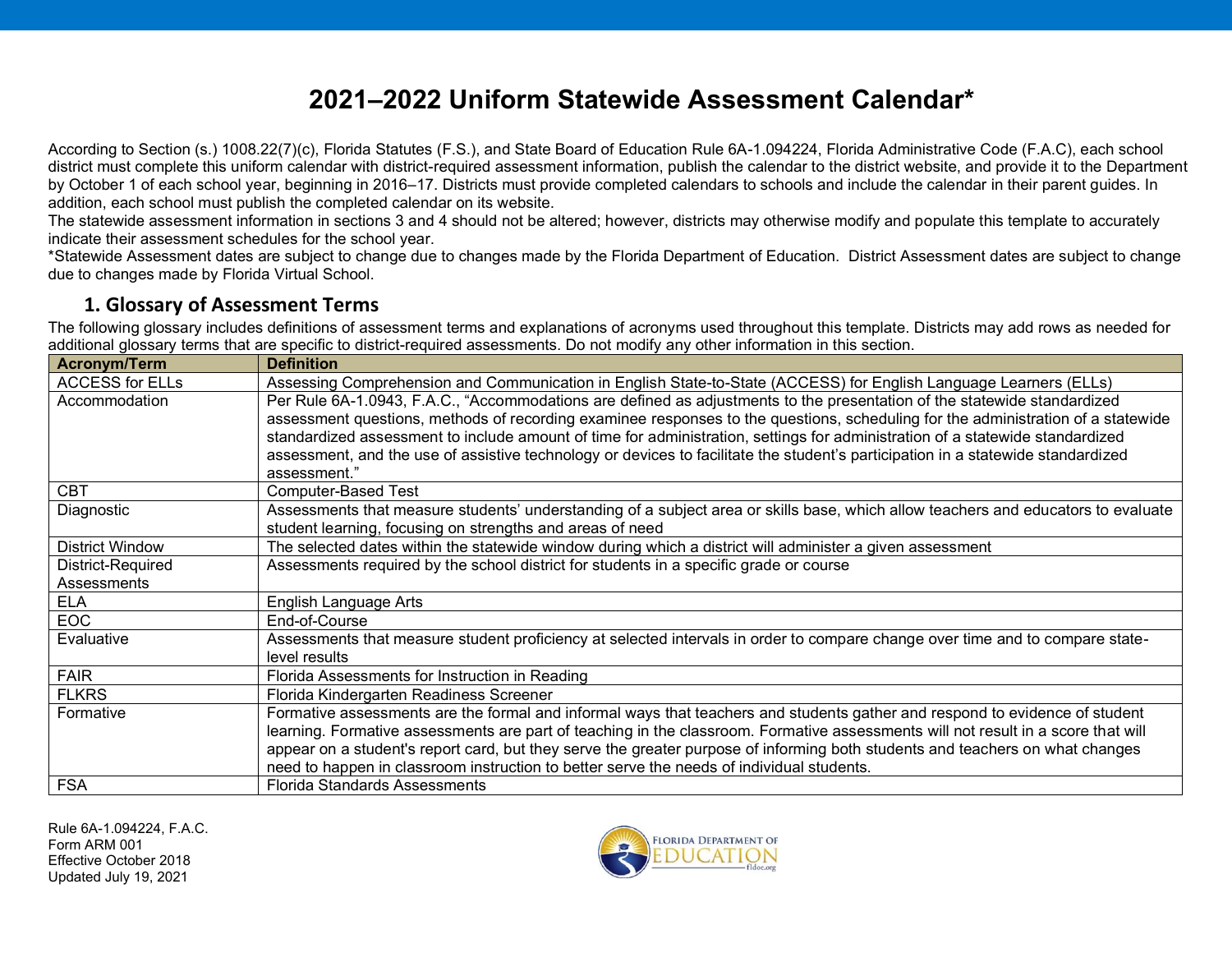| <b>Acronym/Term</b>        | <b>Definition</b>                                                                                                                       |
|----------------------------|-----------------------------------------------------------------------------------------------------------------------------------------|
| <b>FSAA</b>                | Florida Standards Alternate Assessment                                                                                                  |
|                            |                                                                                                                                         |
|                            |                                                                                                                                         |
| Interim                    | Interim assessments are administered on a smaller scale (i.e., school or district) with results that can be used at the classroom level |
|                            | or aggregated at the school- or district-level. Depending on the design, interim assessments can be used to predict a student's         |
|                            | ability to succeed on a summative assessment, to evaluate a program, or to diagnose student learning gaps.                              |
| <b>NAEP</b>                | National Assessment of Educational Progress                                                                                             |
| <b>NGSSS</b>               | Next Generation Sunshine State Standards                                                                                                |
| <b>PBT</b>                 | Paper-Based Test                                                                                                                        |
| <b>Progress Monitoring</b> | Process used to determine whether a student's academic performance is improving, at what rate it is improving, and how effective        |
|                            | instruction has been                                                                                                                    |
| <b>PSAT/NMSQT</b>          | Preliminary SAT/National Merit Scholarship Qualifying Test                                                                              |
| Summative                  | Assessments that evaluate student mastery of Florida's academic standards at or near the conclusion of the course of instruction        |
| Statewide, Standardized    | All assessments required by s. 1008.22, F.S.                                                                                            |
| Assessments                |                                                                                                                                         |
| Statewide Window           | The range of dates during which districts and/or schools may choose to administer a given assessment                                    |
| <b>Testing Time</b>        | The amount of time individual students are each given to respond to test items on each test                                             |
| VAM                        | A Value-Added Model (VAM) is used by some school districts as part of their educator evaluation system. It is also used in the          |
|                            | approval process for teacher preparation programs, as part of the criteria for teachers to qualify for a financial award under the      |
|                            | Florida Best and Brightest Teacher Scholarship program and as part of the criteria to extend an educator's temporary teaching           |
|                            | certificate.                                                                                                                            |
| <b>VPK</b>                 | Florida's Voluntary Prekindergarten Education Program                                                                                   |

## **2. Test, Type, and Purpose/Use**

Add rows as needed to define district-required tests, test type, and their purpose/use in your district. If additional types are added, define applicable types in the glossary. Do not modify any other information in this section.

| <b>Test</b>          | <b>Type</b>         | <b>Purpose/Required Use</b>                                 | <b>Statutory Authority/Required Use</b><br><b>Citation</b> |
|----------------------|---------------------|-------------------------------------------------------------|------------------------------------------------------------|
| ACCESS for ELLs 2.0  | Diagnostic          | Measure English language acquisition of ELLs                | s. 1003.56, F.S.                                           |
| Alternate ACCESS for | Diagnostic          | Measure English language acquisition of ELLs with           | Rule 6A-6.0902, F.A.C.                                     |
| <b>ELLS</b>          |                     | significant cognitive disabilities                          | Rule 6A-6.09021, F.A.C.                                    |
|                      |                     |                                                             | Rule 6A-6.0903, F.A.C.                                     |
| <b>FAIR</b>          | Diagnostic/Progress | Provides general estimates of students' reading             | s. 1008.25(4), F.S.                                        |
|                      | Monitoring          | ability/monitors students' progress toward meeting grade-   |                                                            |
|                      |                     | level skills in reading                                     |                                                            |
| <b>FLKRS</b>         | Diagnostic/Progress | Determine readiness for kindergarten; used to calculate VPK | s. 1002.69, F.S.                                           |
|                      | Monitoring          | Provider Kindergarten Readiness Rates                       | Rule 6M-8.601, F.A.C.                                      |
| <b>FSA</b>           | Summative           | Purpose: Measure student achievement of Florida's           |                                                            |

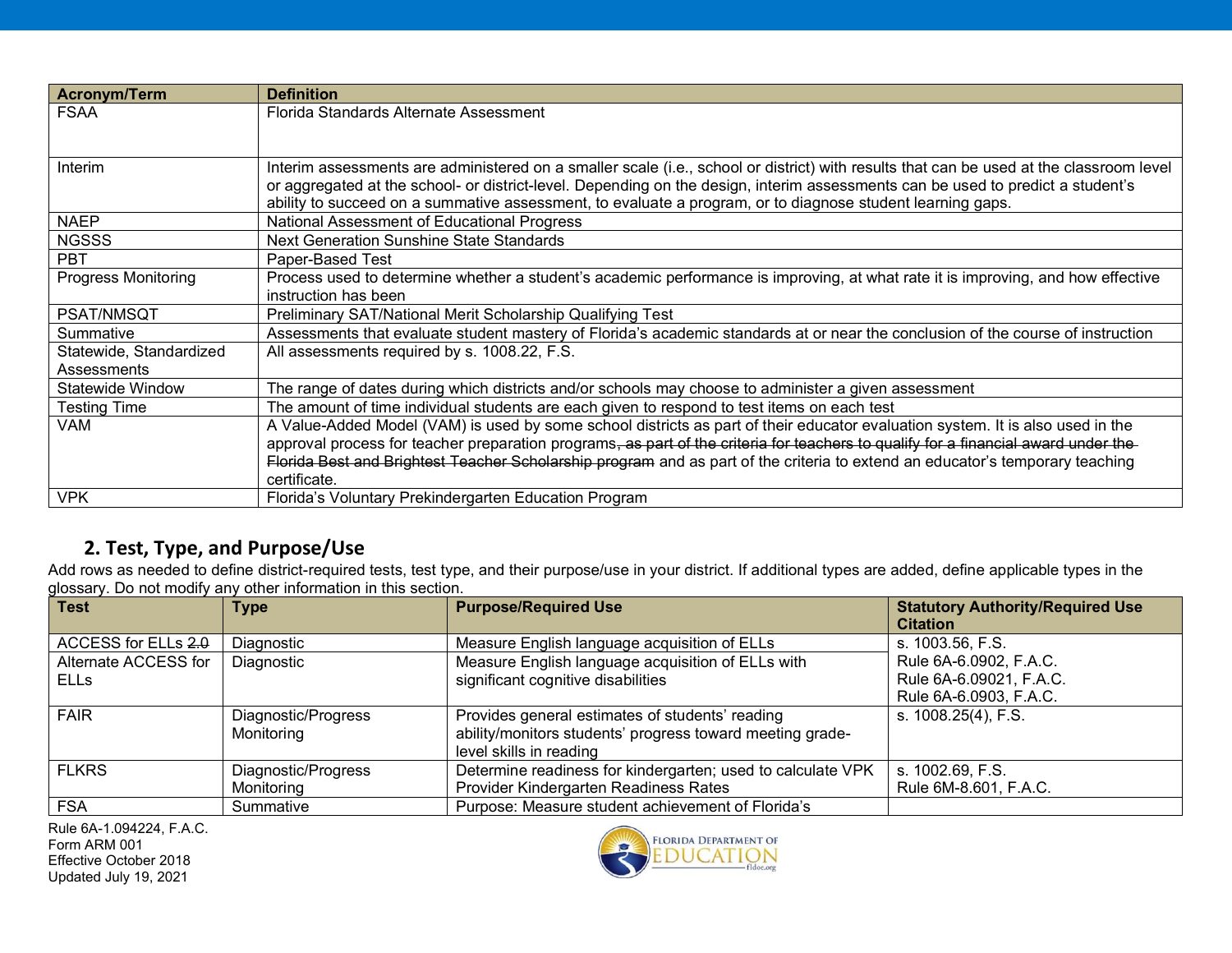| <b>Test</b>              | <b>Type</b> | <b>Purpose/Required Use</b>                                     | <b>Statutory Authority/Required Use</b><br><b>Citation</b> |
|--------------------------|-------------|-----------------------------------------------------------------|------------------------------------------------------------|
| <b>FSAA</b>              | Summative   | academic standards (Florida Standards, Next Generation          |                                                            |
| <b>NGSSS EOC</b>         | Summative   | Sunshine State Standards)                                       | s. 1002.38, F.S.                                           |
| <b>Statewide Science</b> | Summative   | Required uses: third grade retention; high school standard      | s. 1003.4156, F.S.                                         |
| Assessment               |             | diploma; EOC assessments as 30% of course grade; school         | s. 1003.4282, F.S.                                         |
|                          |             | grades; school improvement rating; district grades;             | s. 1004.04, F.S.                                           |
|                          |             | differentiated accountability; VAM; scholar designation; Credit | s. 1004.85, F.S.                                           |
|                          |             | Acceleration Program; school improvement plans; school,         | s. 1008.22, F.S.                                           |
|                          |             | district, state, and federal reporting                          | s. 1008.25, F.S.                                           |
|                          |             |                                                                 | s. 1008.33, F.S.                                           |
|                          |             |                                                                 | s. 1008.34, F.S.                                           |
|                          |             |                                                                 | s. 1008.341, F.S.                                          |
|                          |             |                                                                 | s. 1012.34, F.S.                                           |
|                          |             |                                                                 | s. 1012.56, F.S.                                           |
|                          |             |                                                                 | s. 1012.731. F.S.                                          |
|                          |             |                                                                 | Rule 6A-1.09422, F.A.C.                                    |
|                          |             |                                                                 | Rule 6A-1.094221, F.A.C.                                   |
|                          |             |                                                                 | Rule 6A-1.094222, F.A.C.                                   |
|                          |             |                                                                 | Rule 6A-1.0943, F.A.C.                                     |
|                          |             |                                                                 | Rule 6A-1.09432, F.A.C.                                    |
|                          |             |                                                                 | Rule 6A-1.09981, F.A.C.                                    |
|                          |             |                                                                 | Rule 6A-1.099811, F.A.C.                                   |
|                          |             |                                                                 | Rule 6A-1.099822, F.A.C.                                   |
|                          |             |                                                                 | Rule 6A-5.0411, F.A.C.                                     |
| <b>NAEP</b>              | Evaluative  | Measure student performance for comparison among state          | s. 1008.22, F.S.                                           |
|                          |             | and national populations over time                              |                                                            |
| PreACT                   | Summative   | Inform course placement                                         | s. 1007.35, F.S.                                           |
| <b>PSAT/NMSQT</b>        | Summative   | Inform course placement                                         | s. 1007.35, F.S.                                           |

#### **3. Required Statewide Assessments**

The following assessments are required for students as indicated in the Students to Be Tested column.

Populate the **District Window** column for each assessment in the table below. Do not modify any other information in this section. When calculating total test time in Section 6, do not include times for assessments indicated by grey rows, which indicate duplicate assessment windows (e.g., EOCs), assessments that take the place of another assessment, or assessments that do not have a specified testing time.

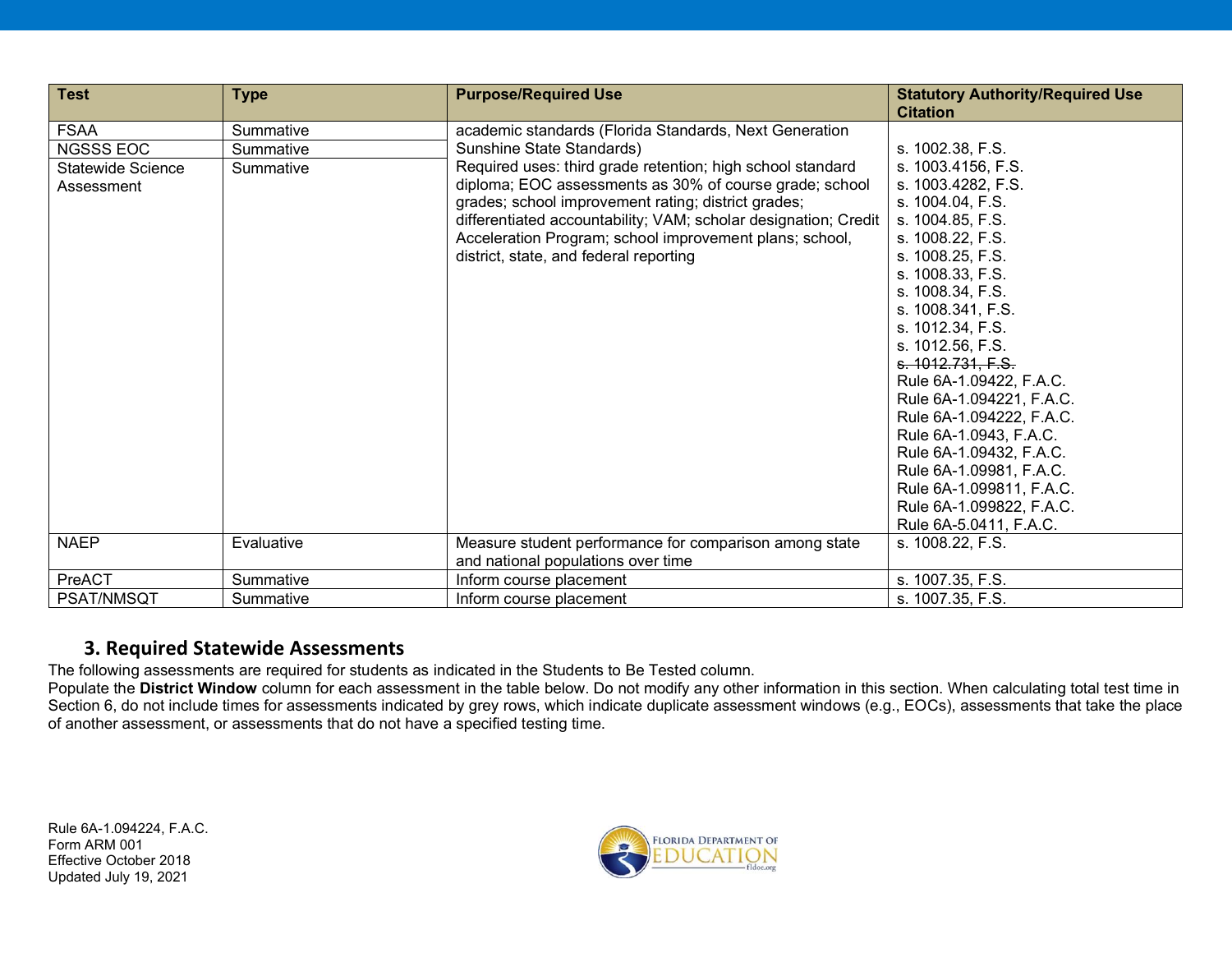| <b>Assessment</b>                                                      | <b>Students to Be</b><br><b>Tested</b>                                                                                                                                               | <b>Statewide Window</b>                                  | <b>District Window</b>                                         | <b>Mode</b>      | <b>Testing Time</b> | <b>Results</b><br><b>Expected</b>           |
|------------------------------------------------------------------------|--------------------------------------------------------------------------------------------------------------------------------------------------------------------------------------|----------------------------------------------------------|----------------------------------------------------------------|------------------|---------------------|---------------------------------------------|
| <b>FLKRS</b>                                                           | Kindergarten                                                                                                                                                                         | July 12-October 15,<br>2021                              | Within first 30 days of<br>the school year                     | CBT <sup>1</sup> | 15-20 minutes       | Immediately<br>following test<br>completion |
| FSAA-Datafolio <sup>4</sup>                                            | Grades 3-10 ELA<br>(Reading & Writing);<br>Grades 3-8<br>Mathematics;<br>Grades 5 & 8<br>Science; and<br>Algebra 1, Biology<br>1, Civics, Geometry,<br>& U.S. History<br><b>EOCs</b> | <b>Collection Period 1:</b><br>September-October<br>2021 | N/A                                                            | <b>PBT</b>       | Varies/Untimed      | <b>June 2022</b>                            |
| FSA Algebra 1 and<br>Geometry EOC<br>assessments                       | Students enrolled in<br>associated courses                                                                                                                                           | September 13-<br>October 1, 2021                         | <b>Resident district</b><br>determines exact<br>testing dates. | CBT <sup>1</sup> | 180 minutes $2$     | October 2021                                |
| NGSSS Biology 1,<br>Civics, and U.S. History<br><b>EOC</b> assessments | Students enrolled in<br>associated courses                                                                                                                                           | September 13-<br>October 1, 2021                         | <b>Resident district</b><br>determines exact<br>testing dates. | CBT <sup>1</sup> | 160 minutes $3$     | October 2021                                |
| <b>Florida Civic Literacy</b><br>Exam (FCLE)                           | Students enrolled in<br>a U.S. Government<br>course                                                                                                                                  | October 25-December<br>17, 2021 (tentative               | Resident district<br>determines exact<br>testing dates.        | <b>CBT</b>       | 160 minutes         | Immediately<br>following test<br>completion |
| FSAA-Datafolio <sup>4</sup>                                            | Grades 3-10 ELA<br>(Reading & Writing);<br>Grades 3-8<br>Mathematics;<br>Grades 5 & 8<br>Science; and<br>Algebra 1, Biology<br>1, Civics, Geometry,<br>& U.S. History<br><b>EOCs</b> | <b>Collection Period 2:</b><br>November-December<br>2021 | N/A                                                            | <b>PBT</b>       | Varies/Untimed      | <b>June 2022</b>                            |
| FSA Algebra 1 and<br>Geometry EOC<br>assessments                       | Students enrolled in<br>associated courses                                                                                                                                           | November 29-<br>December 17, 2021                        | <b>Resident district</b><br>determines exact<br>testing dates. | CBT <sup>1</sup> | 180 minutes $2$     | January 2022                                |
| NGSSS Biology 1,<br>Civics, and U.S. History<br><b>EOC</b> assessments | Students enrolled in<br>associated courses                                                                                                                                           | November 29-<br>December 17, 2021                        | <b>Resident district</b><br>determines exact<br>testing dates. | CBT <sup>1</sup> | 160 minutes $3$     | January 2022                                |

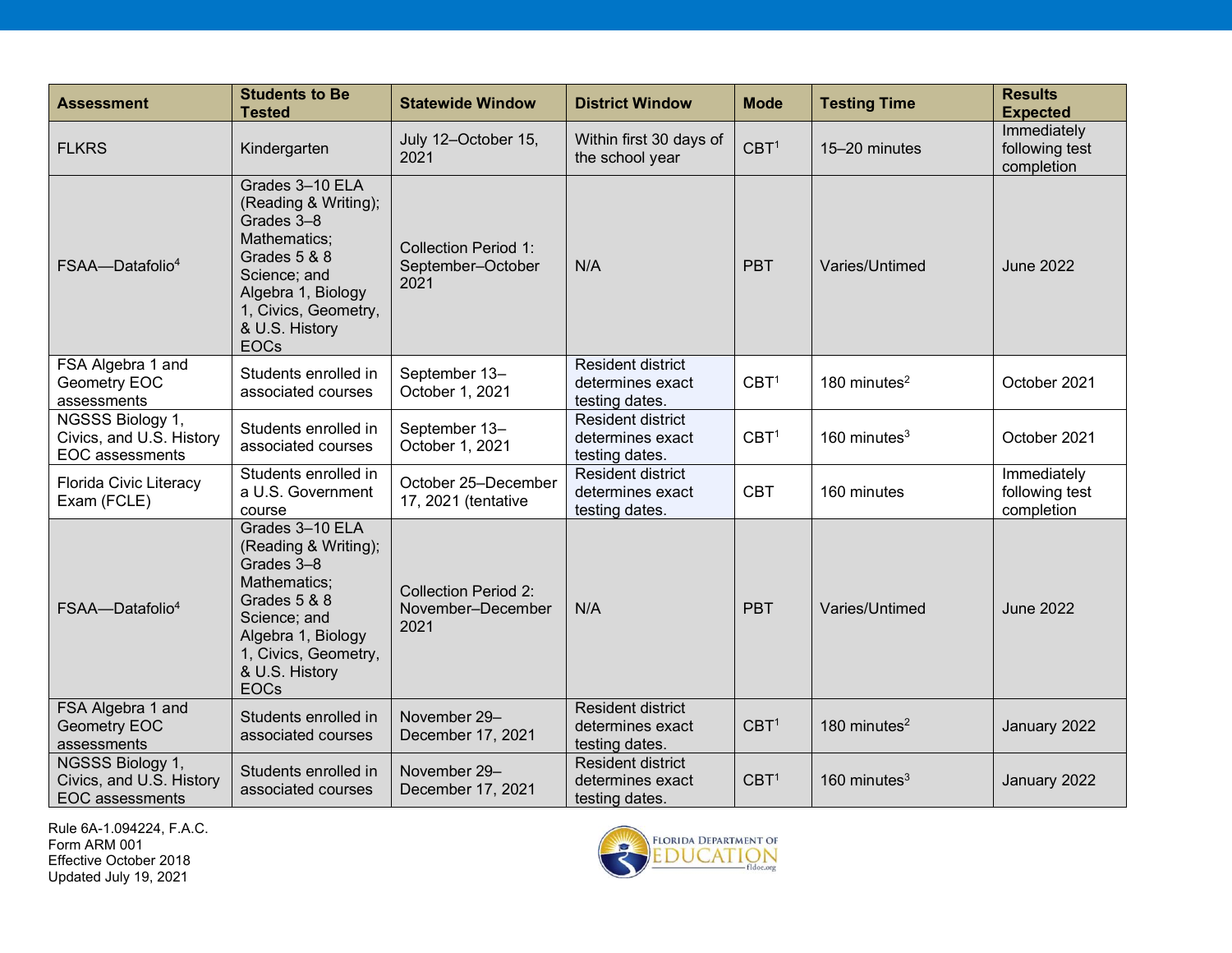| <b>Assessment</b>                     | <b>Students to Be</b><br><b>Tested</b>                                                                                                                                               | <b>Statewide Window</b>                         | <b>District Window</b>                                         | <b>Mode</b>      | <b>Testing Time</b> | <b>Results</b><br><b>Expected</b>         |
|---------------------------------------|--------------------------------------------------------------------------------------------------------------------------------------------------------------------------------------|-------------------------------------------------|----------------------------------------------------------------|------------------|---------------------|-------------------------------------------|
| FSAA-Datafolio <sup>4</sup>           | Grades 3-10 ELA<br>(Reading & Writing);<br>Grades 3-8<br>Mathematics;<br>Grades 5 & 8<br>Science; and<br>Algebra 1, Biology<br>1, Civics, Geometry,<br>& U.S. History<br><b>EOCs</b> | <b>Collection Period 3:</b><br>March-April 2022 | N/A                                                            | <b>PBT</b>       | Varies/Untimed      | <b>June 2022</b>                          |
| FSAA-Performance<br>Task <sup>5</sup> | Grades 3-8 ELA &<br>Mathematics;<br>Grades 4-8 Writing;<br>Grades 5 & 8<br>Science; and Civics<br>EOC                                                                                | February 28-April 15,<br>2022                   | N/A                                                            | <b>PBT</b>       | Varies/Untimed      | <b>June 2022</b>                          |
| ACT <sup>6</sup>                      | Grade 11 students in<br>districts that selected<br><b>ACT</b>                                                                                                                        | March 1, March 29, or<br>April 19, 2022         | Resident district<br>determines exact<br>testing dates.        | <b>CBT</b>       | 175 minutes         | 3-8 weeks after<br>test<br>administration |
| SAT <sup>6</sup>                      | Grade 11 students in<br>districts that selected<br>SAT                                                                                                                               | March 2 or April 13,<br>2022                    | <b>Resident district</b><br>determines exact<br>testing dates. | <b>CBT</b>       | 180 minutes         | 2-4 weeks after<br>test<br>administration |
| FSAA-Performance<br>Tas $k^5$         | Grades 9 & 10 ELA;<br>Grades 9 & 10<br>Writing; and Algebra<br>1, Biology 1,<br>Geometry, and U.S.<br><b>History EOCs</b>                                                            | March 14-April 29,<br>2022                      | N/A                                                            | <b>PBT</b>       | Varies/Untimed      | <b>June 2022</b>                          |
| FSA ELA - Reading                     | Grade 3                                                                                                                                                                              | April 4-15, 2022                                | <b>Resident district</b><br>determines exact<br>testing dates. | <b>PBT</b>       | 160 minutes         | May 2022                                  |
| FSA ELA - Writing                     | Grades 4-6                                                                                                                                                                           | April 4-15, 2022                                | Resident district<br>determines exact<br>testing dates.        | <b>PBT</b>       | 120 minutes         | <b>June 2022</b>                          |
| FSA ELA - Writing                     | Grades 7-10                                                                                                                                                                          | April 4-15, 2022                                | <b>Resident district</b><br>determines exact<br>testing dates. | CBT <sup>1</sup> | 120 minutes         | <b>June 2022</b>                          |

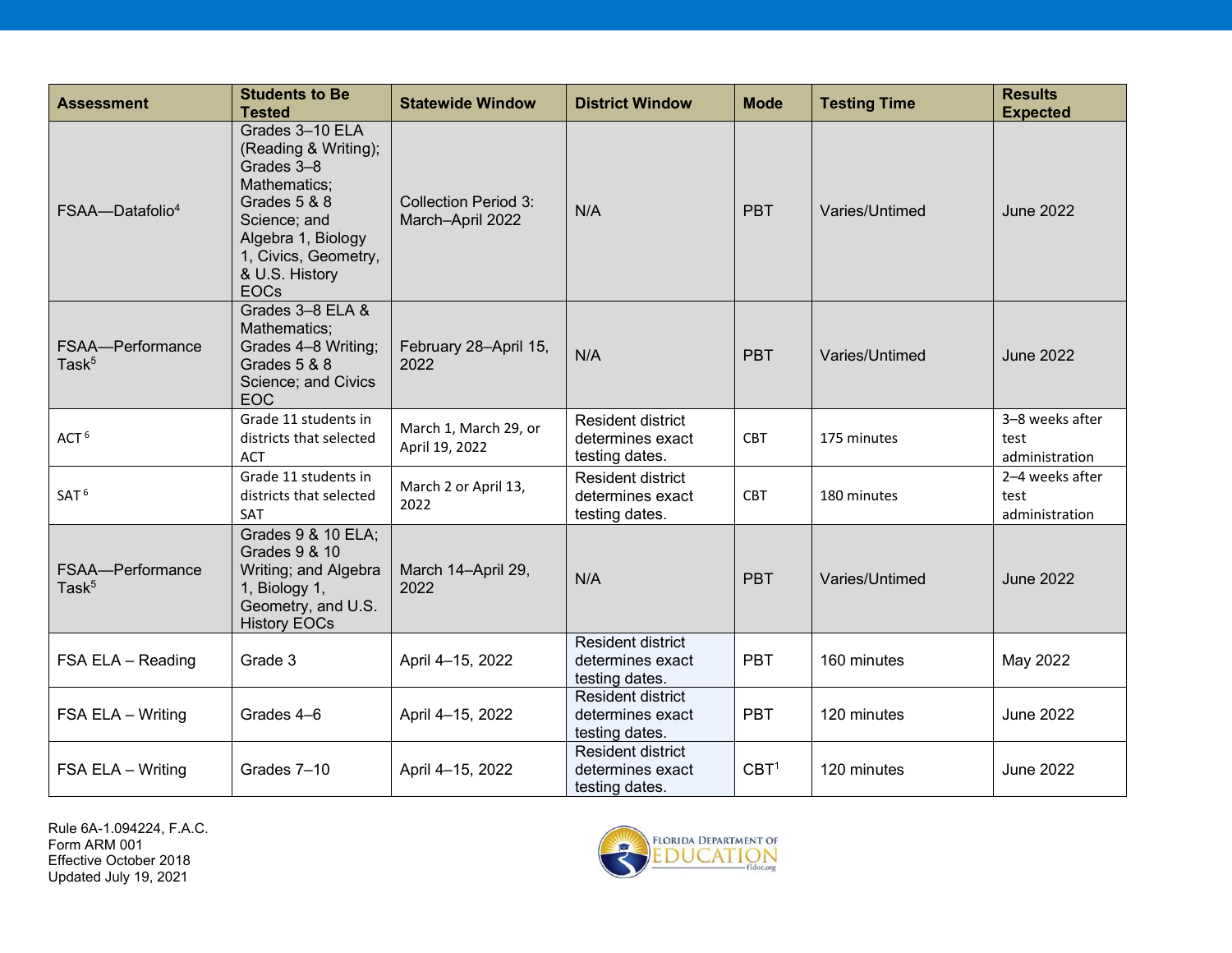| <b>Assessment</b>                                                      | <b>Students to Be</b><br><b>Tested</b>              | <b>Statewide Window</b>              | <b>District Window</b>                                         | <b>Mode</b>      | <b>Testing Time</b>                                                              | <b>Results</b><br><b>Expected</b>           |
|------------------------------------------------------------------------|-----------------------------------------------------|--------------------------------------|----------------------------------------------------------------|------------------|----------------------------------------------------------------------------------|---------------------------------------------|
| <b>FCLE</b>                                                            | Students enrolled in<br>a U.S. Government<br>course | April 11-May 27, 2022<br>(tentative) | <b>Resident district</b><br>determines exact<br>testing dates. | CBT <sup>1</sup> | 160 minutes                                                                      | Immediately<br>following test<br>completion |
| FSA ELA - Reading                                                      | Grades 4-6                                          | May 2-13, 2022                       | <b>Resident district</b><br>determines exact<br>testing dates. | <b>PBT</b>       | Grades 4-5 Reading:<br>160 minutes<br>Grade 6 Reading: 170<br>minutes            | <b>June 2022</b>                            |
| <b>FSA Mathematics</b>                                                 | Grades 3-6                                          | May 2-13, 2022                       | <b>Resident district</b><br>determines exact<br>testing dates. | <b>PBT</b>       | Grades 3-5<br>Mathematics:<br>160 minutes<br>Grade 6 Mathematics:<br>180 minutes | <b>June 2022</b>                            |
| FSA ELA - Reading                                                      | Grades 7-10                                         | May 2-27, 2022                       | <b>Resident district</b><br>determines exact<br>testing dates. | CBT <sup>1</sup> | Grades 7-8 Reading:<br>170 minutes<br>Grades 9-10 Reading:<br>180 minutes        | <b>June 2022</b>                            |
| <b>FSA Mathematics</b>                                                 | Grades 7 and 8                                      | May 2-27, 2022                       | <b>Resident district</b><br>determines exact<br>testing dates. | CBT <sup>1</sup> | 180 minutes                                                                      | <b>June 2022</b>                            |
| FSA Algebra 1 and<br>Geometry EOC<br>assessments                       | Students enrolled in<br>associated courses          | May 2-27, 2022                       | <b>Resident district</b><br>determines exact<br>testing dates. | CBT <sup>1</sup> | 180 minutes $2$                                                                  | June 2022                                   |
| NGSSS Biology 1,<br>Civics, and U.S. History<br><b>EOC</b> assessments | Students enrolled in<br>associated courses          | May 2-27, 2022                       | <b>Resident district</b><br>determines exact<br>testing dates. | CBT <sup>1</sup> | 160 minutes $3$                                                                  | June 2022                                   |
| <b>NGSSS Statewide</b><br><b>Science Assessment</b>                    | Grades 5 and 8                                      | May 9-20, 2022                       | <b>Resident district</b><br>determines exact<br>testing dates. | <b>PBT</b>       | 160 minutes                                                                      | June 2022                                   |
| FSA Algebra 1 and<br>Geometry EOC<br>assessments                       | Students enrolled in<br>associated courses          | July 11-22, 2022                     | <b>Resident district</b><br>determines exact<br>testing dates. | CBT <sup>1</sup> | 180 minutes $2$                                                                  | August 2022                                 |
| NGSSS Biology 1,<br>Civics, and U.S. History<br><b>EOC</b> assessments | Students enrolled in<br>associated courses          | July 11-22, 2022                     | <b>Resident district</b><br>determines exact<br>testing dates. | CBT <sup>1</sup> | 160 minutes $3$                                                                  | August 2022                                 |

<sup>1</sup> Paper-based accommodations (e.g., regular print, large print, braille, one-item-per-page) for computer-based tests are available to eligible students if indicated as an accommodation on an IEP or Section 504 plan.

 $2\text{ A}$ ny student taking an FSA EOC assessment who has not completed a session by the end of the allotted time may continue working up to half the length of a typical school day.

<sup>3</sup> Any student taking an NGSSS EOC assessment who has not completed the session by the end of the allotted time may continue working; however, testing must be completed within the same school day. 4 The FSAA—Datafolio is designed for students with significant cognitive disabilities for whom participation in the general statewide assessment or the FSAA—Performance Task is inappropriate, even with

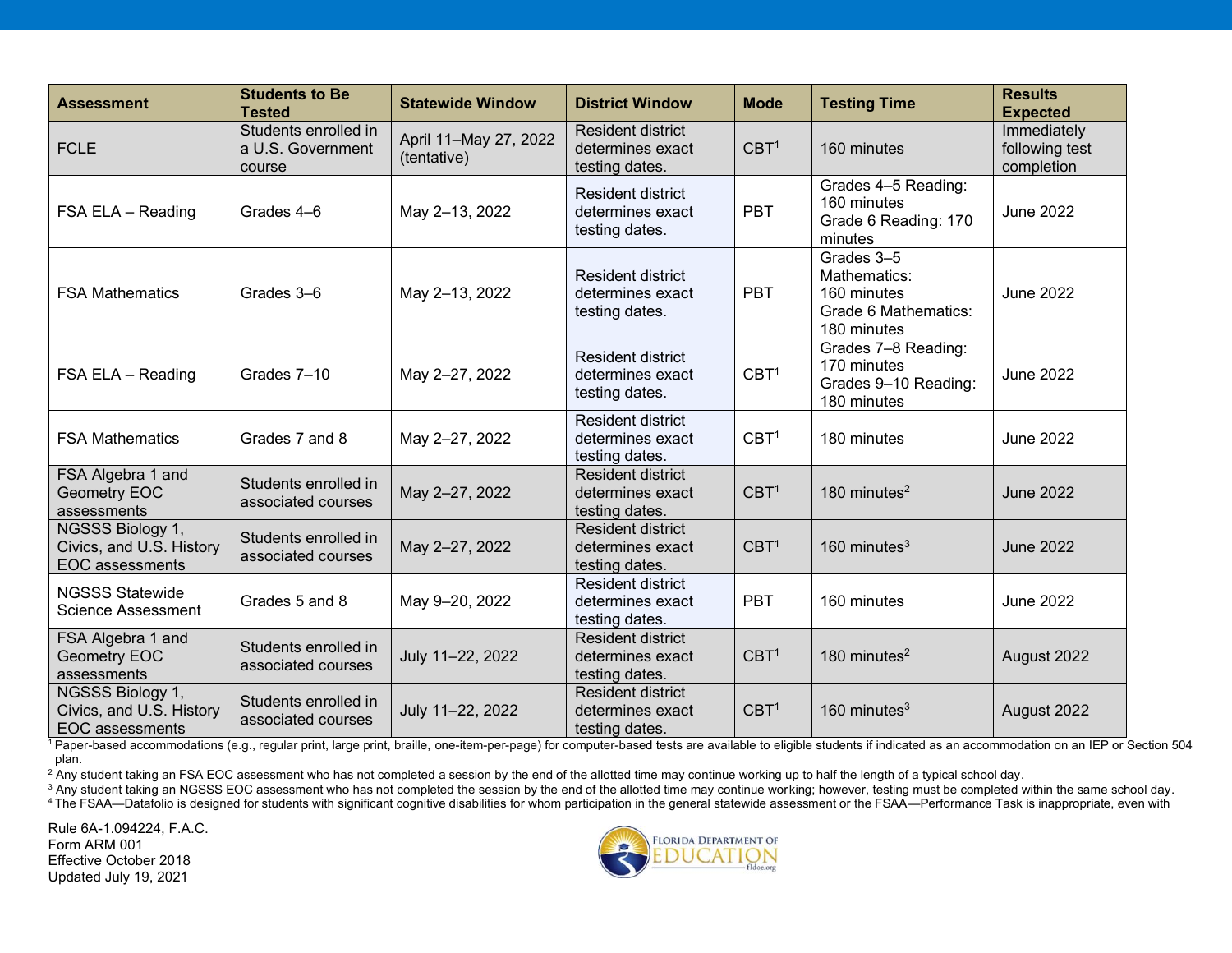accommodations.

<sup>5</sup> The FSAA—Performance Task is designed for students with significant cognitive disabilities for whom participation in the general statewide assessment is inappropriate, even with accommodations. <sup>6</sup> Each district must choose to administer either the ACT or SAT. Complete the row for the assessment chosen by your district and then change the background for the assessment not chosen to gray and leave the district win cell blank. (FLVS students participate in assessment chosen by resident district).

#### **4. Statewide Assessments for SELECT Students**

The following assessments are only intended for selected students/students in certain sub-groups. Populate the **District Window** column for the assessments in the table below. If an assessment is not being administered in your district, indicate "N/A" in the District Window column. Do not modify any other information in this section.

Because the tests included in this section are not administered to all students or, in some cases, are optional for students, the testing time for these tests should not be included in the total testing time calculated in Section 6.

| <b>Assessment</b>                                                                 | <b>Applicable</b><br>Students <sup>4</sup>                      | <b>Statewide Window</b>                                   | <b>District Window</b>                                         | <b>Mode</b>      | <b>Testing Time</b>                                                                             | <b>Results Expected</b>                |
|-----------------------------------------------------------------------------------|-----------------------------------------------------------------|-----------------------------------------------------------|----------------------------------------------------------------|------------------|-------------------------------------------------------------------------------------------------|----------------------------------------|
| <b>FAIR</b>                                                                       | Grades 3-12                                                     | Assessment Period (AP)<br>1: August 2-November 5,<br>2021 | N/A                                                            | CBT <sup>1</sup> | 45 minutes                                                                                      | 1 week after                           |
| PreACT                                                                            | Grade 10                                                        | September-December<br>2021                                | Resident district<br>determines exact<br>testing dates.        | <b>PBT</b>       | 150 minutes                                                                                     | Approximately 2<br>weeks after testing |
| ELA Grade 10 Retake -<br>Writing                                                  |                                                                 | September 13-October 1,<br>2021                           | <b>Resident district</b><br>determines exact<br>testing dates. | CBT <sup>1</sup> | 120 minutes $2$                                                                                 | December 2021                          |
| ELA Grade 10 Retake -<br>Reading                                                  |                                                                 | September 13-October 1,<br>2021                           | Resident district<br>determines exact<br>testing dates.        | CBT <sup>1</sup> | 180 minutes $2$                                                                                 | December 2021                          |
| FSAA-Performance<br>Task <sup>6</sup> Grade 10 ELA<br>and<br>Algebra 1 EOC Makeup |                                                                 | September 27-October<br>15, 2021                          | N/A                                                            | <b>PBT</b>       | Varies/Untimed                                                                                  | December 2021                          |
| PSAT/NMSQT                                                                        | Grade 10                                                        | October 13, 2021                                          | <b>Resident district</b><br>determines exact<br>testing dates. | <b>PBT</b>       | 165 minutes                                                                                     | January 2022                           |
| <b>FAIR</b>                                                                       | Grades 3-12                                                     | AP 2: November 8, 2021-<br>February 11, 2022              | N/A                                                            | CBT <sup>1</sup> | 45 minutes                                                                                      | 1 week after                           |
| <b>ACCESS for ELLs</b>                                                            | Grades K-12<br>currently classified<br>as ELL with "LY"<br>code | January 24-March 18,<br>2022                              | Resident district<br>determines exact<br>testing dates.        | <b>PBT</b>       | Kindergarten: 45<br>minutes<br>Grades 1-12: 105-<br>245 minutes (varies<br>by grade-level/tier) | June 2022                              |

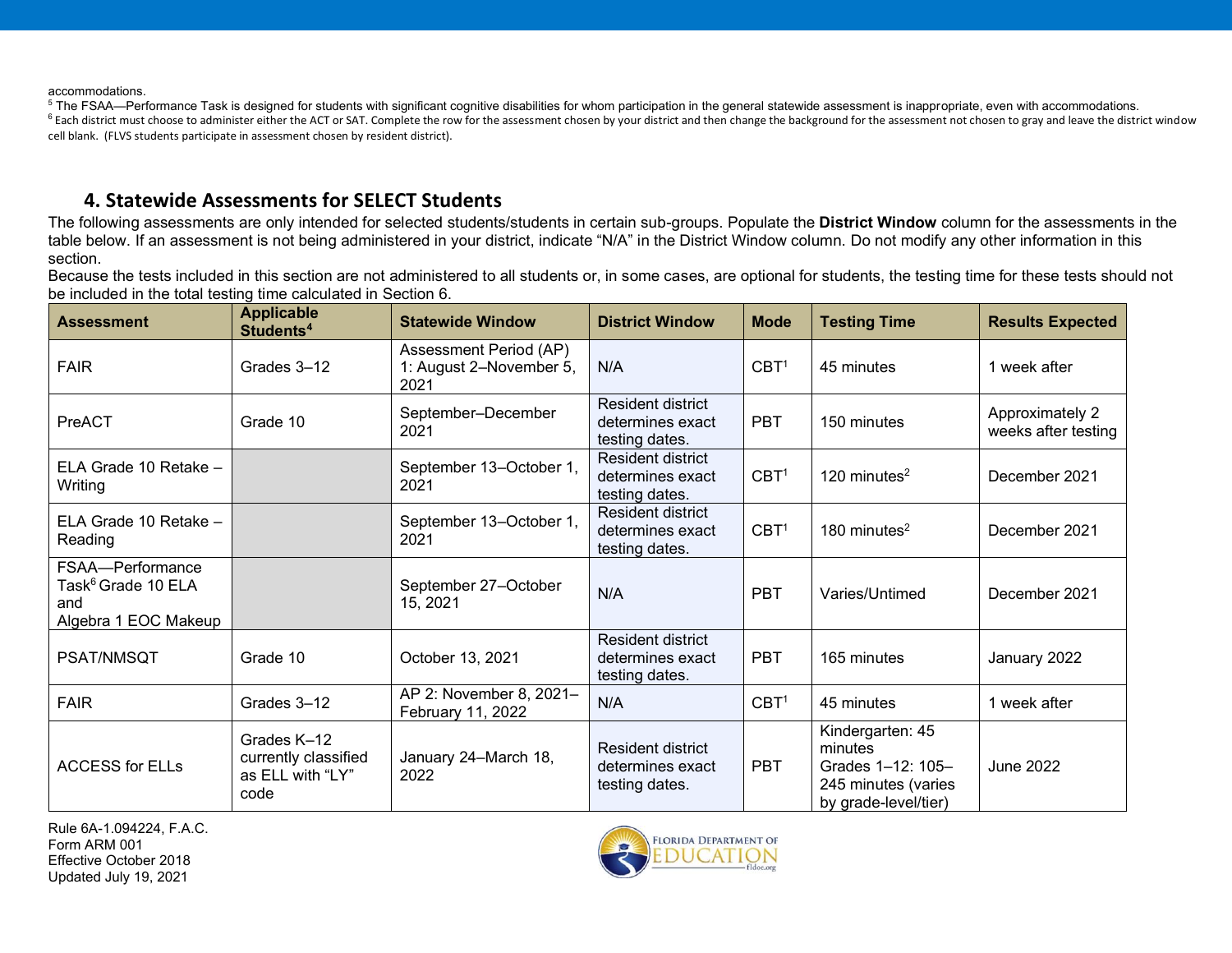| <b>Assessment</b>                        | <b>Applicable</b><br>Students <sup>4</sup>                                                                        | <b>Statewide Window</b>            | <b>District Window</b>                                  | <b>Mode</b>      | <b>Testing Time</b> | <b>Results Expected</b> |
|------------------------------------------|-------------------------------------------------------------------------------------------------------------------|------------------------------------|---------------------------------------------------------|------------------|---------------------|-------------------------|
| Alternate ACCESS for<br><b>ELLS</b>      | Grades 1-12 with<br>significant cognitive<br>disabilities and<br>currently classified<br>as ELL with "LY"<br>code | January 24-March 18,<br>2022       | N/A                                                     | <b>PBT</b>       | 80 minutes          | June 2022               |
| <b>FAIR</b>                              | Grades 3-12                                                                                                       | AP 3: February 14-June<br>10, 2022 | N/A                                                     | CBT <sup>1</sup> | 45 minutes          | week after              |
| ELA Grade 10 Retake -<br>Writing         |                                                                                                                   | February 21–March 11,<br>2022      | Resident district<br>determines exact<br>testing dates. | CBT <sup>1</sup> | 120 minutes $2$     | May 2022                |
| ELA Grade 10 Retake -<br>Reading         |                                                                                                                   | February 21–March 11,<br>2022      | Resident district<br>determines exact<br>testing dates. | CBT <sup>1</sup> | 180 minutes $2$     | May 2022                |
| FSA Algebra 1 Retake<br>EOC <sup>5</sup> |                                                                                                                   | February 21-March 11,<br>2022      | Resident district<br>determines exact<br>testing dates. | CBT <sup>1</sup> | 180 minutes $2$     | May 2022                |

<sup>1</sup> Paper-based accommodations (e.g., regular print, large print, braille, one-item-per-page) for computer-based tests are available to eligible students if indicated as an accommodation on an IEP or Section 504 plan.

<sup>2</sup> Any student taking an FSA ELA Retake or EOC assessment who has not completed a session by the end of the allotted time may continue working up to half the length of a typical school day.

<sup>3</sup> Any student taking an NGSSS EOC assessment who has not completed the session by the end of the allotted time may continue working; however, testing must be completed within the same school day. <sup>4</sup> If indicated, "applicable students" relates to the sub-group(s) of students who *may* take that assessment; it does not indicate that all students throughout the state in that sub-group will take that assessment. Assessments for which no applicable student group is listed are available to students as needed but are not limited to any specific sub-group.

<sup>5</sup>The FSA Algebra 1 EOC Assessment is only offered as a separate Retake assessment during the Spring administration; students retaking the FSA Algebra 1 EOC in Fall, Winter, or Summer participate in the regular EOC administration.

### **5. District-Required Assessment Information**

Complete the table below with assessments that are required for all schools in your district.

| <b>Assessment</b>           | <b>Students to Be Tested</b> | <b>District Window</b>  | <b>Mode</b> | <b>Testing Time</b>  | <b>Results Expected</b> |
|-----------------------------|------------------------------|-------------------------|-------------|----------------------|-------------------------|
| <b>DIBELS</b>               | Grades K-5                   | August 17-September 18, | <b>PBT</b>  | Varies/ less than 15 | Immediate               |
|                             |                              | 2021                    |             | minutes              |                         |
| iReady Fall Diagnostic ELA  | Grades K-5                   | August 27-September 25, | <b>CBT</b>  | 60 minutes           | Immediate               |
|                             |                              | 2021                    |             |                      |                         |
| iReady Fall Diagnostic Math | Grades K-5                   | August 27-September 25, | <b>CBT</b>  | 60 minutes           | Immediate               |
|                             |                              | 2021                    |             |                      |                         |
| <b>DIBELS</b>               | Grades K-5                   | January 5-15, 2022      | <b>PBT</b>  | Varies/ less than 15 | Immediate               |
|                             |                              |                         |             | minutes              |                         |

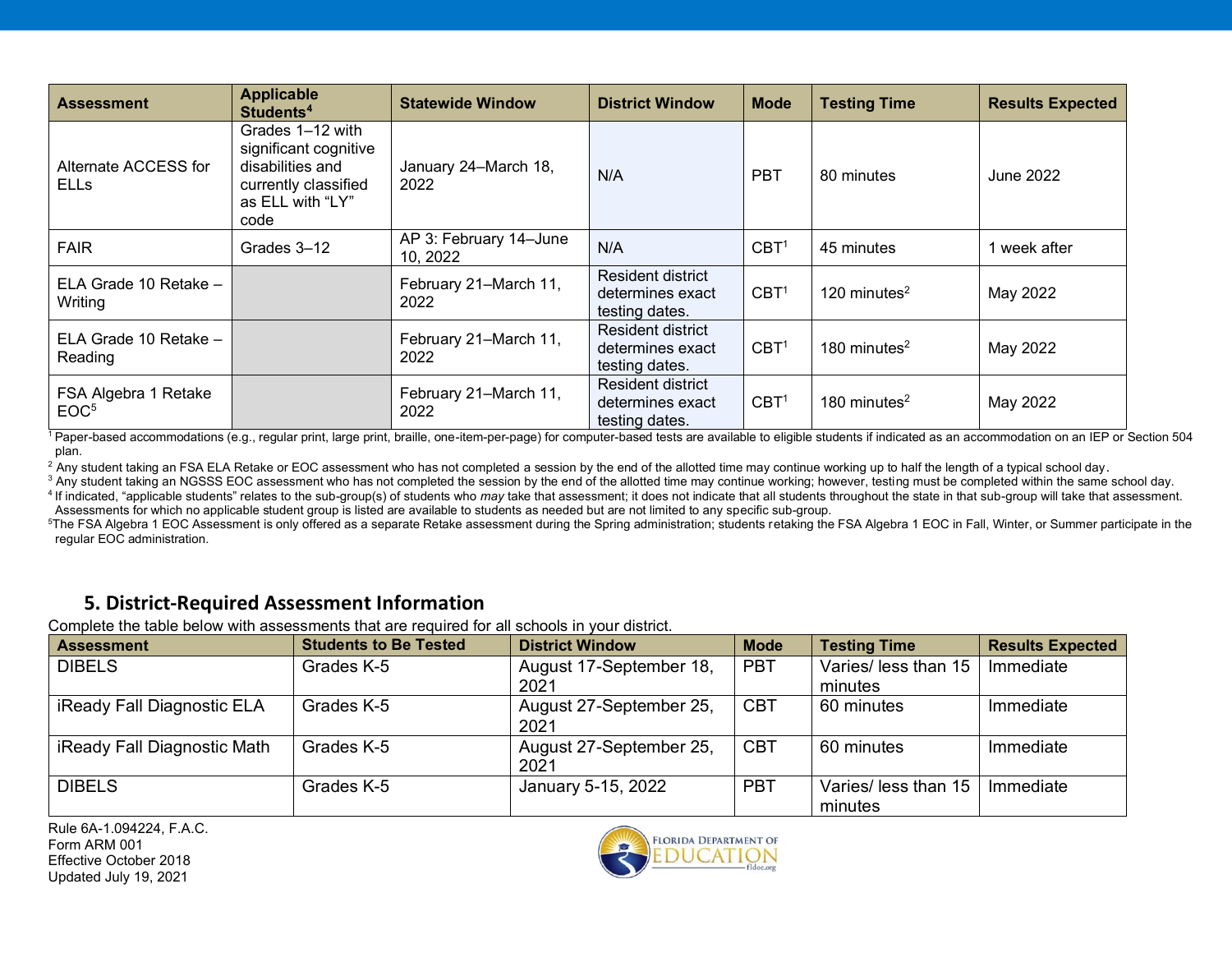| <b>Assessment</b>                                 | <b>Students to Be Tested</b> | <b>District Window</b>             | <b>Mode</b> | <b>Testing Time</b>             | <b>Results Expected</b> |
|---------------------------------------------------|------------------------------|------------------------------------|-------------|---------------------------------|-------------------------|
| iReady Winter Diagnostic<br><b>ELA</b>            | Grades K-5                   | January 5-29, 2022                 | <b>CBT</b>  | 60 minutes                      | Immediate               |
| iReady Winter Diagnostic<br>Math                  | Grades K-5                   | January 5-29, 2022                 | <b>CBT</b>  | 60 minutes                      | Immediate               |
| <b>DIBELS</b>                                     | Grades K-5                   | May 2-28, 2022                     | PBT         | Varies/ less than 15<br>minutes | Immediate               |
| iReady Spring Diagnostic<br><b>ELA</b>            | Grades K-5                   | April 25-May 28, 2022              | <b>CBT</b>  | 60 minutes                      | Immediate               |
| iReady Spring Diagnostic<br>Math                  | Grades K-5                   | April 25-May 28, 2022              | <b>CBT</b>  | 60 minutes                      | Immediate               |
| <b>iReady Fall Diagnostic ELA</b>                 | Grades 6-8                   | August 9-Sepember3,<br>2021        | <b>CBT</b>  | 45 minutes                      | Immediate               |
| iReady Fall Diagnostic Math                       | Grades 6-8                   | August 9-September3,<br>2021       | <b>CBT</b>  | 45 minutes                      | Immediate               |
| iReady Winter Diagnostic<br><b>ELA</b>            | Grades 6-8                   | December 6-January 14,<br>2021     | <b>CBT</b>  | 45 minutes                      | Immediate               |
| iReady Winter Diagnostic<br>Math                  | Grades 6-8                   | December 6-January 14,<br>2021     | <b>CBT</b>  | 45 minutes                      | Immediate               |
| iReady Spring Diagnostic<br><b>ELA</b>            | Grades 6-8                   | April 18-May 6, 2022               | <b>CBT</b>  | 45 minutes                      | Immediate               |
| iReady Spring Diagnostic<br>Math                  | Grades 6-8                   | April 18-May 6, 2022               | <b>CBT</b>  | 45 minutes                      | Immediate               |
| <b>FLVS Semester 1 Final</b><br>Exams (6 courses) | Grades 6-8                   | November-December,<br>2021         | <b>CBT</b>  | 360 minutes                     | Immediate               |
| <b>FLVS Semester 2 Final</b><br>Exams (6 courses) | Grades 6-8                   | April-May, 2022                    | <b>CBT</b>  | 360 minutes                     | Immediate               |
| I-Ready Fall Diagnostic<br>Reading                | Grades 9-12                  | August 9-November 5,<br>2021       | <b>CBT</b>  | 60 minutes                      | Immediate               |
| I-Ready Fall Diagnostic Math                      | Grades 9-12                  | August 9-November 5,<br>2021       | <b>CBT</b>  | 60 minutes                      | Immediate               |
| I-Ready Winter Diagnostic<br>Reading              | Grades 9-12                  | December 6, 2021-March<br>11, 2022 | <b>CBT</b>  | 60 minutes                      | Immediate               |
| I-Ready Winter Diagnostic<br>Math                 | Grades 9-12                  | December 6, 2021-March<br>11, 2022 | <b>CBT</b>  | 60 minutes                      | Immediate               |